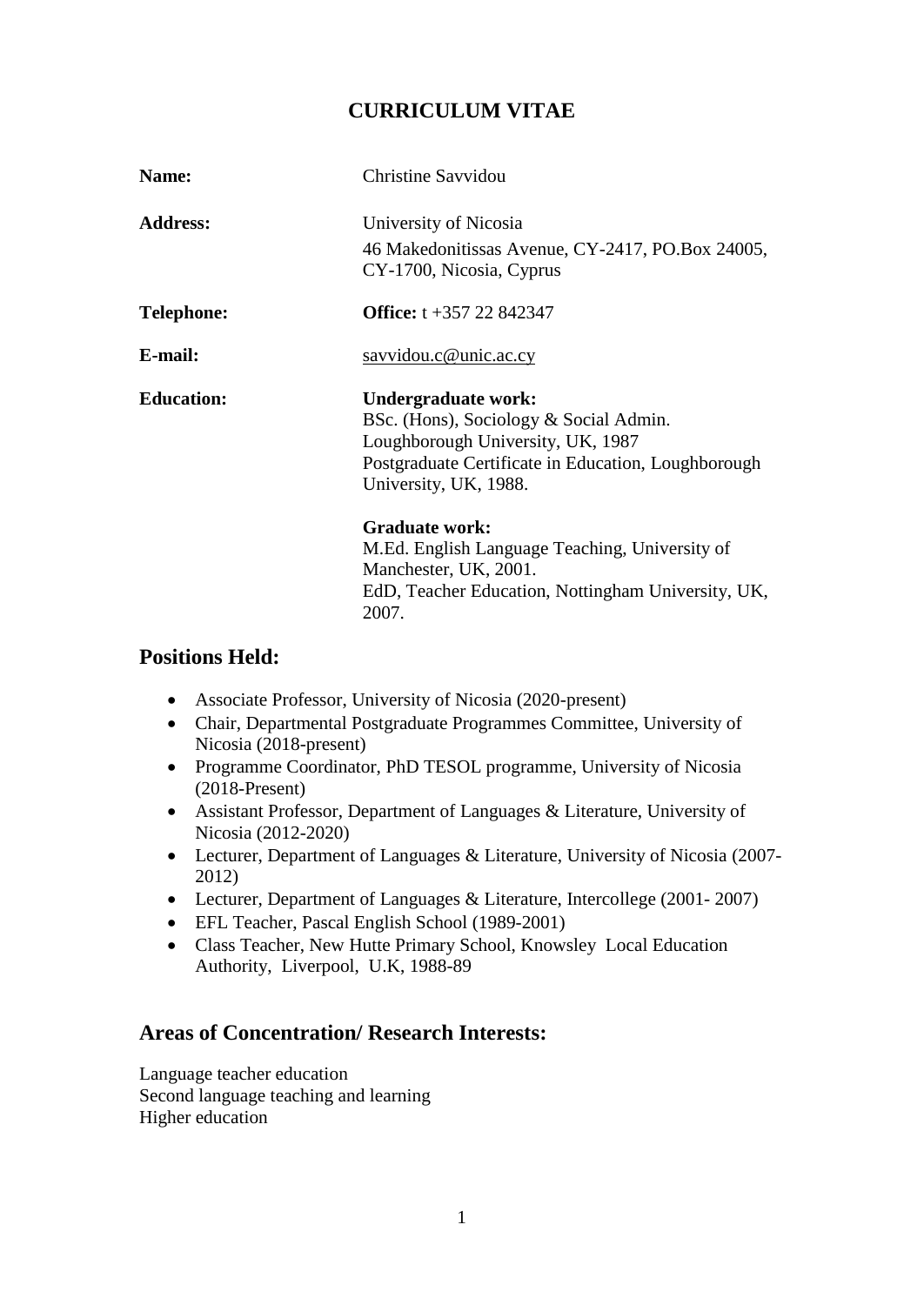## **Professional Associations**

**Organization/field Title** International Association of Teachers of English as a Foreign Language Member British Educational Research Association Member

## **Funding**

Source: Research Promotion Foundation Programme; Date: December 2008-May 2011; Amount: €42.000; Project: European Language Policies: Implementation in Higher Education in Cyprus (Cyprus Academic Research Institute) Position: Research coordinator

## **Research & Publications**

### **Doctoral Dissertation:**

"Developing storytelling as a tool for teacher learning", (2007), University of Nottingham, UK.

## **Books Edited, Written or Translated**

Savvidou, C. (Ed) (2020). *Second Language Acquisition – Pedagogies, Practices and Perspectives*. IntechOpen, ISBN: 978-1-78985-242-4.

## **Chapters in Books**

Savvidou, C. (2020). Introductory Chapter: Second Language Acquisition-Pedagogies, Practices and Perspectives. *Second Language Acquisition: Pedagogies, Practices and Perspectives*, 1. IntechOpen, ISBN: 978-1-78985-242-4.

Savvidou, C. (2018). Exploring the Pedagogy of Online Feedback in Supporting Distance Learners. In *Advanced Learning and Teaching Environments-Innovation, Contents and Methods*. IntechOpen: 103-121.

Savvidou, C. (2010). Myths, memories and 'chasing stories': exploring professional identity in the narratives of university language teachers. In *Readings in Language Studies: Language and Power* (pp. 115-135). International Society of Language Studies.

### **Journal Articles – in print or submitted for publication**

\*Economidou-Kogetsidis, M., Woodfield, H., & Savvidou, C. (2020). Non-native EFL teachers' email production and perceptions of e-(im) politeness. *Journal of Politeness Research*, *1*(ahead-of-print).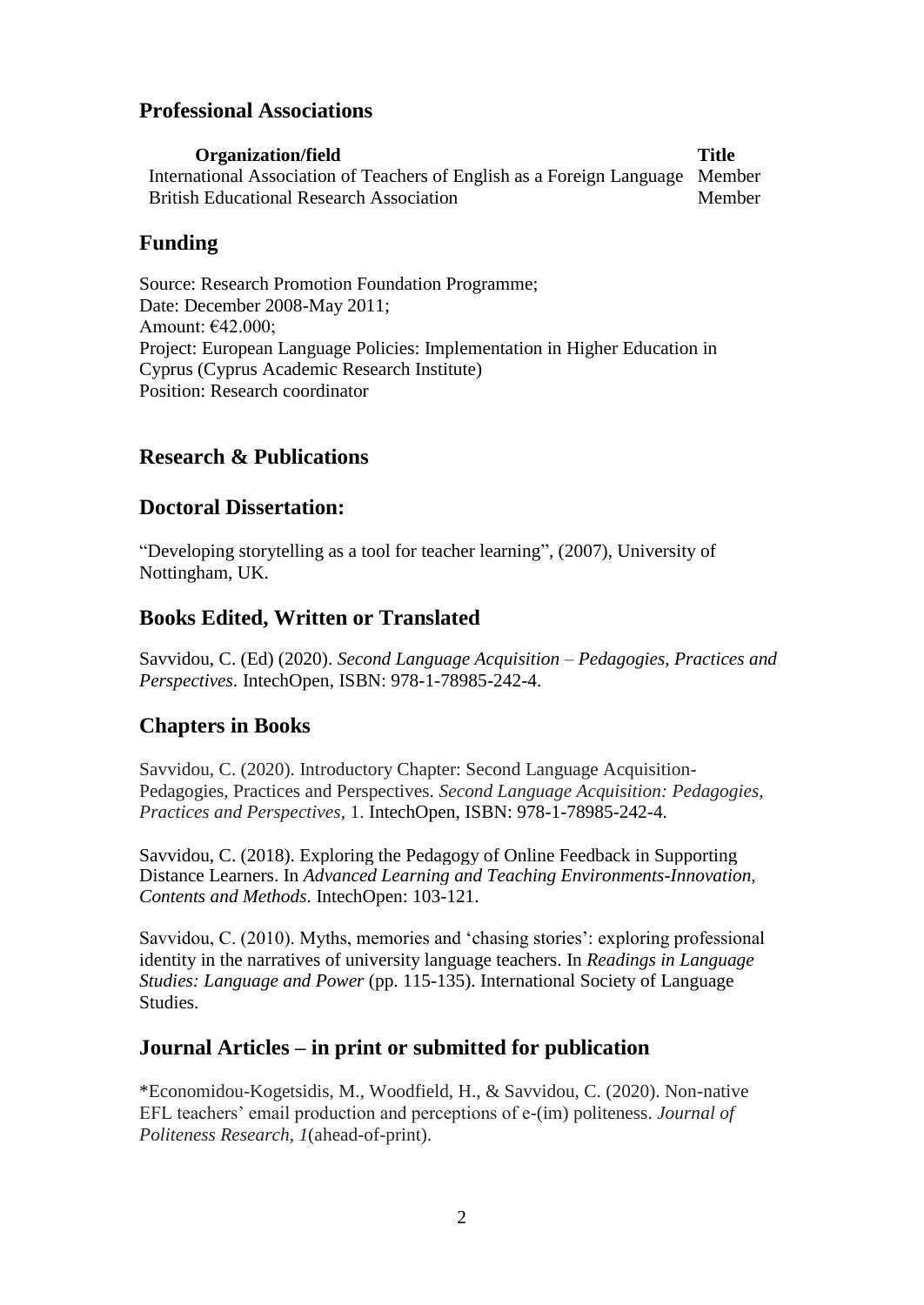\*Savvidou, C., & Economidou-Kogetsidis, M. (2019). Teaching pragmatics: Nonnative-speaker teachers' knowledge, beliefs and reported practices. *Intercultural Communication Education*, 2(1), 39-58.

\*Georgiou, M., & Savvidou, C. (2014). 'Either you know Greek or too bad for you': international students' intercultural experiences in Cyprus. *Intercultural Education*, *25*(1), 41-54.

\*Savvidou, C. (2013). 'Thanks for sharing your story': the role of the teacher in facilitating social presence in online discussion. *Technology, Pedagogy and Education*, *22*(2), 193-211.

\*Savvidou, C. (2011). Exploring teachers' narratives of inclusive practice in higher education. *Teacher Development*, *15*(1), 53-67.

\*Savvidou, C. (2010). Storytelling as dialogue: how teachers construct professional knowledge. *Teachers and Teaching: Theory and Practice*, *16*(6), 649-664.

\*\*\*\*Savvidou, C. (November-December 2008). Teaching as narrative practice. Themed issue of Teachers and Teaching, *Voices*, (205).

\*\*\*Savvidou, C. (11 August 2008). "Not all stories are equal." *Weekly Ethical Reflection*, Leeds Metropolitan University.

\*\*\*\*Savvidou, C. (2006). An integrated approach to teaching literature in the EFL classroom. *Associacio de Professors i Professores d'Angles de Catalunya (APAC) Quarterly* (58), 64-67.

\*\*\*Savvidou, C. (2004). An integrated approach to teaching literature in the EFL classroom. *The Internet TESL Journal*, *10*(12), 1-6.

\*\*\*Savvidou, C. (2002). Understanding Chinese names: Cross-cultural awareness in the EFL classroom. *The Internet TESL Journal*, *8*(9), 1-4.

- \* Journals (refereed)
- \*\* Invited papers
- \*\*\* Electronic Journal
- \*\*\*\* Non-refereed Journals

#### **Conference Proceedings:**

Savvidou, C. (2020). The impact of covid-19 in an online teacher education course. In *ICERI2020 Proceedings.* IATED Publications. (pp 3956-3964).

Savvidou, C. (2017). Feedback given, feedback received: lessons from a distancelearning course. In *EDULEARN2017 Proceedings* (pp. 8756-8764). IATED Publications.

Savvidou, C. (2015). Experiences and Expectations of Online Teacher Feedback. In *EDULEARN2015 Proceedings* (pp. 451-458). IATED Publications.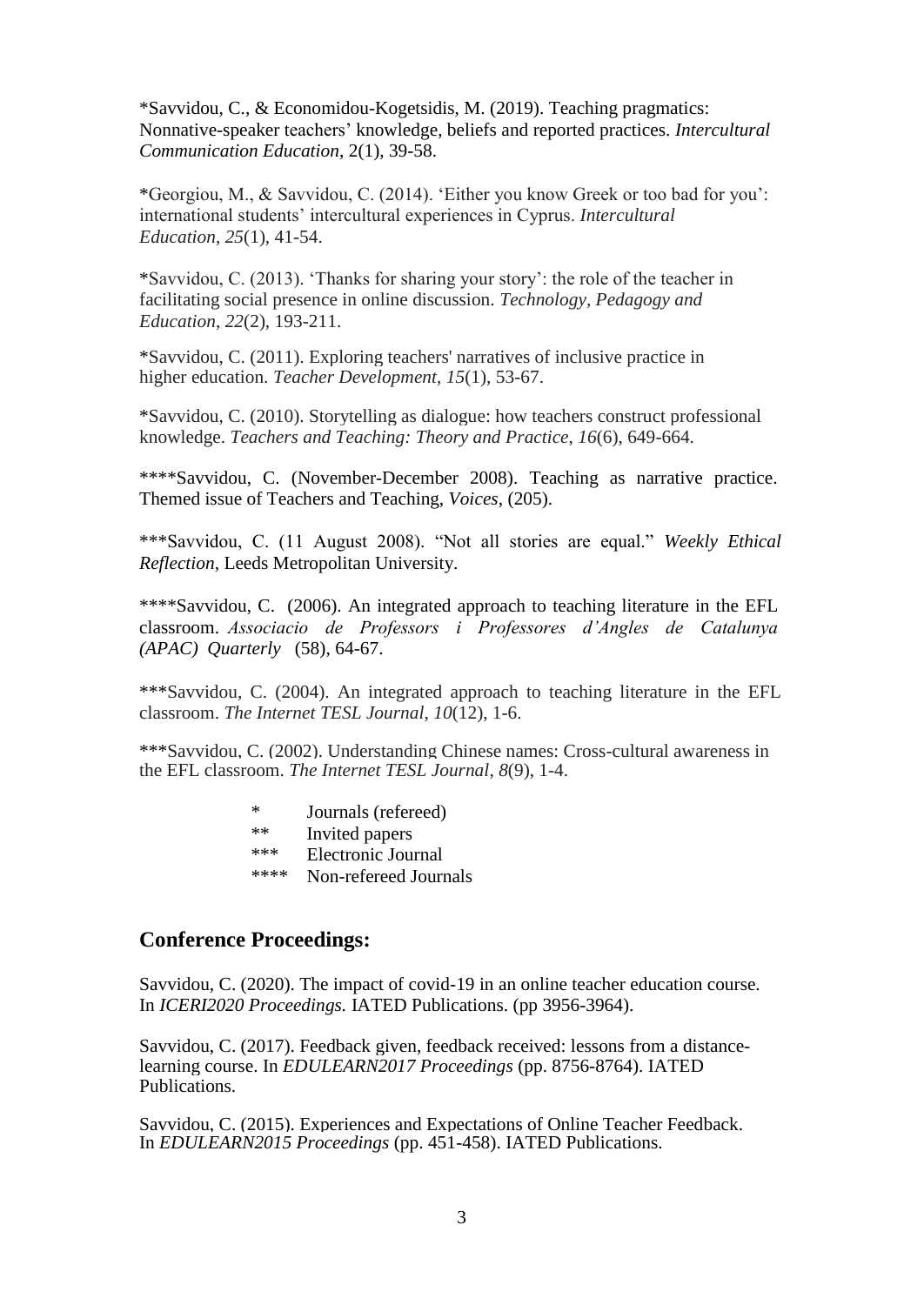Savvidou, C. (2012). Making research meaningful: some reflections on teaching narrative research methods. In *ICERI2012 Proceedings* (pp. 691-696). IATED Publications.

Savvidou, C. (2011). Researching international students' experiences of higher education: the case for narrative inquiry. In *ICERI2011 Proceedings* (pp. 4378-4385). IATED Publications.

Savvidou, C. (2011). The role of the teacher in the role of the teacher in creating social presence in online discussion. In *EDULEARN2011* (pp. 1195-1200).

Savvidou, C. (2011). Thanks for sharing your story...: social presence and learning in online discussion groups. In *INTED2011 Proceedings* (pp. 2709-2717). IATED Publications.

Savvidou, C. (2010). Principles and practices for assessing online discussion. In *ICERI2010* (pp. 127-135). IATED Publications.

Savvidou, C. (2010). Potentials and Pitfalls of Virtual Group Communication: Reflecting on Pedagogy in an Online Forum. In *INTED2010 Proceedings* (pp. 2152- 2160). IATED Publications.

Savvidou, C. (2009). Issues and challenges in the use of digital storytelling in educational research. In *INTED2009* (pp. 5141-5146).

Savvidou, C. (2009). Storytelling our learning: a narrative approach to language teacher development. In *IATEFL Conference Selections Exeter* (pp. 56-58). IATEFL Publications.

Savvidou, C. (2008). Digital storytelling as continuing professional development. In *INTED08 Proceedings,* CD ISBN: 978-84-612-0190-7

Savvidou, C. (2007). Constructing a dialogic space for storytelling in teacher education. In *The Narrative Practitioner: Developing Excellence in Research, Education and Practice* (pp. 75-82).

Savvidou, C. (2006). Constructing Communities of Learning and Practice: A Narrative Approach, In *IATEFL Proceedings* (pp. 123-125).

### **Conference Presentations:**

Savvidou, C. The impact of covid-19 in an online teacher education course. Paper presented at *International Conference on Education, Research and Innovation*, (Online) November 20202.

Economidou-Kogetsidis, M, Woodfield H. and Savvidou C. "The student uses informal language and addresses the lecturer by name": The pragmatic perceptions of NNS EFL teachers on the (im) politeness of L2 emails". Paper presented at *Teaching and Learning L2 Pragmatics*, University of Central Lancashire, UK, June 2018.

Savvidou, C. The role of education in a multicultural Cyprus, Paper presented at *The Role of Education in Multicultural Cyprus,* University of Nicosia Cyprus, November 2013.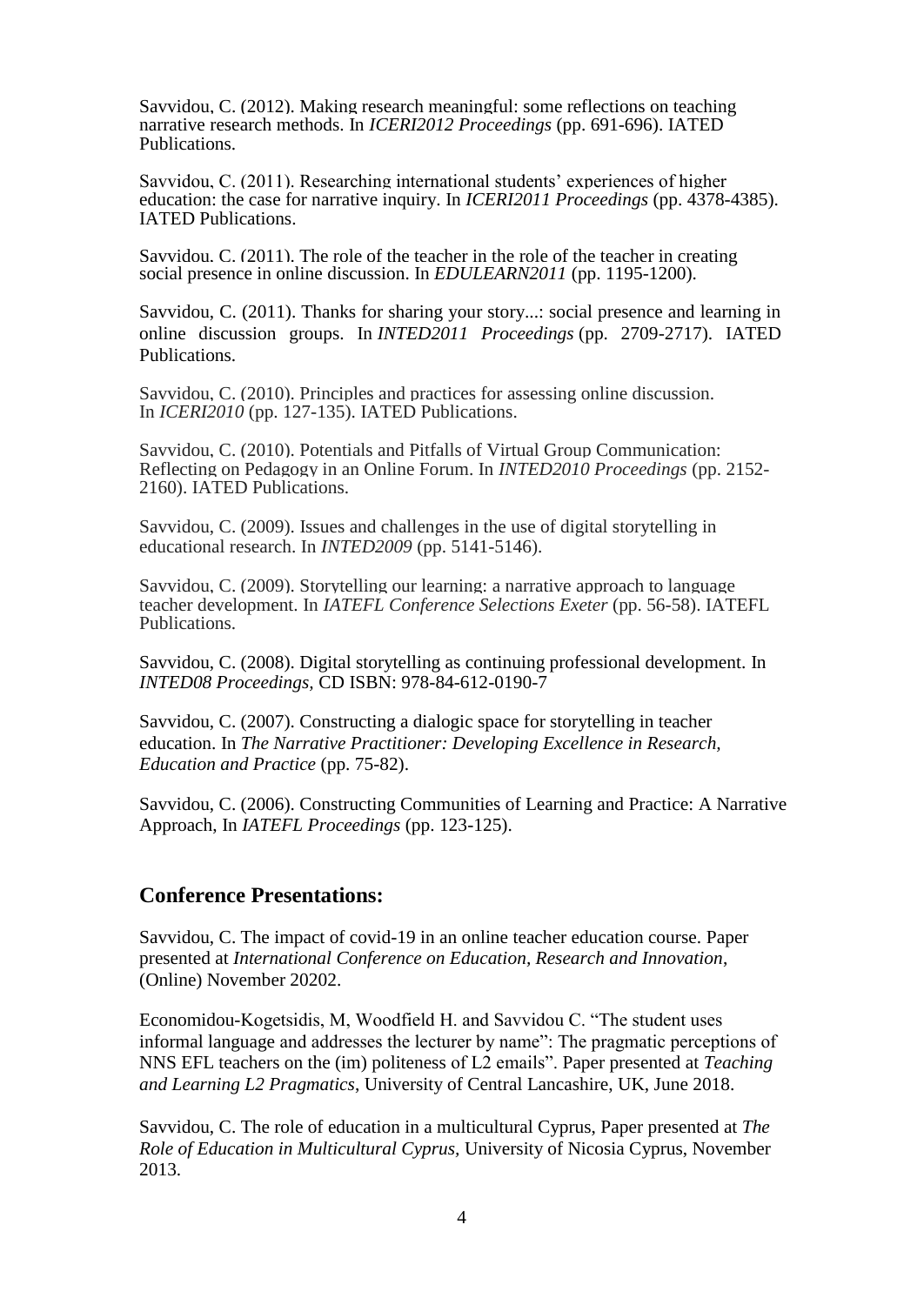Savvidou, C. "Cypriots do not let you in": International students' intercultural experiences in Cyprus. Paper presented at *Breaking Classroom Silences: Addressing Sensitive Issues*, European University Cyprus, October 2013.

Savvidou, C. Making research meaningful: some reflections on teaching narrative research methods. Paper presented at *ICERI2012 International Conference on Education, Research and Innovation*, Madrid, Spain, November 2012.

Savvidou, C. Researching international students' experiences of higher education. Paper presented at *ICERI2011 International Conference on Education, Research and Innovation,* Madrid, Spain, November 2011.

Savvidou, C. The role of the teacher in the role of the teacher in creating social presence in online discussion. Paper presented at *EDULEARN 2011 International Conference on Education and New Learning Technologies*, Barcelona, Spain, July 2011.

Savvidou, C. 'Thanks for sharing your story...' Social presence and learning in online discussion groups. Paper presented at *International Association for Teaching, Education and Development Conference*, Valencia, Spain, March 2011.

Savvidou, C. Principles and practices for assessing online discussion. Paper presented at *International Conference of Education, Research and Innovation*, Madrid, Spain, November 2010.

Savvidou, C. Potentials and pitfalls of virtual group communication: Reflecting on Pedagogy in an Online Forum. Paper presented at *International Association for Teaching, Education and Development Conference*, Valencia, Spain, March 2010.

Savvidou, C. 'Myths, memories and 'chasing stories': exploring professional identity in the narratives of university language teachers. Paper presented at *ISLS 2009 International Society for Language Studies*, Florida, USA, June 2009.

Savvidou, C. Issues and challenges in the use of digital storytelling in educational research. Paper presented at *INTED 2009 International Technology, Education and Development*, Valencia, Spain, March 2009.

Savvidou, C. & N. Christodoulou. Reflective versus narrative practice: conceptualizing professional development in language teaching. Paper presented at *Languages for Intercultural Dialogue*, University of Cyprus, Nicosia, November 2008.

Savvidou, C. Digital storytelling as continuing professional development. Paper presented at *INTED 2008 International Technology, Education and Development*, Valencia, Spain, March 2008.

Savvidou, C. Storytelling our teaching: a narrative approach to teacher development. Paper presented at *The Narrative Practitioner: Developing Excellence in Research, Education and Practice*, North East Wales Institute of Higher Education, Wrexham, North Wales, June 2008.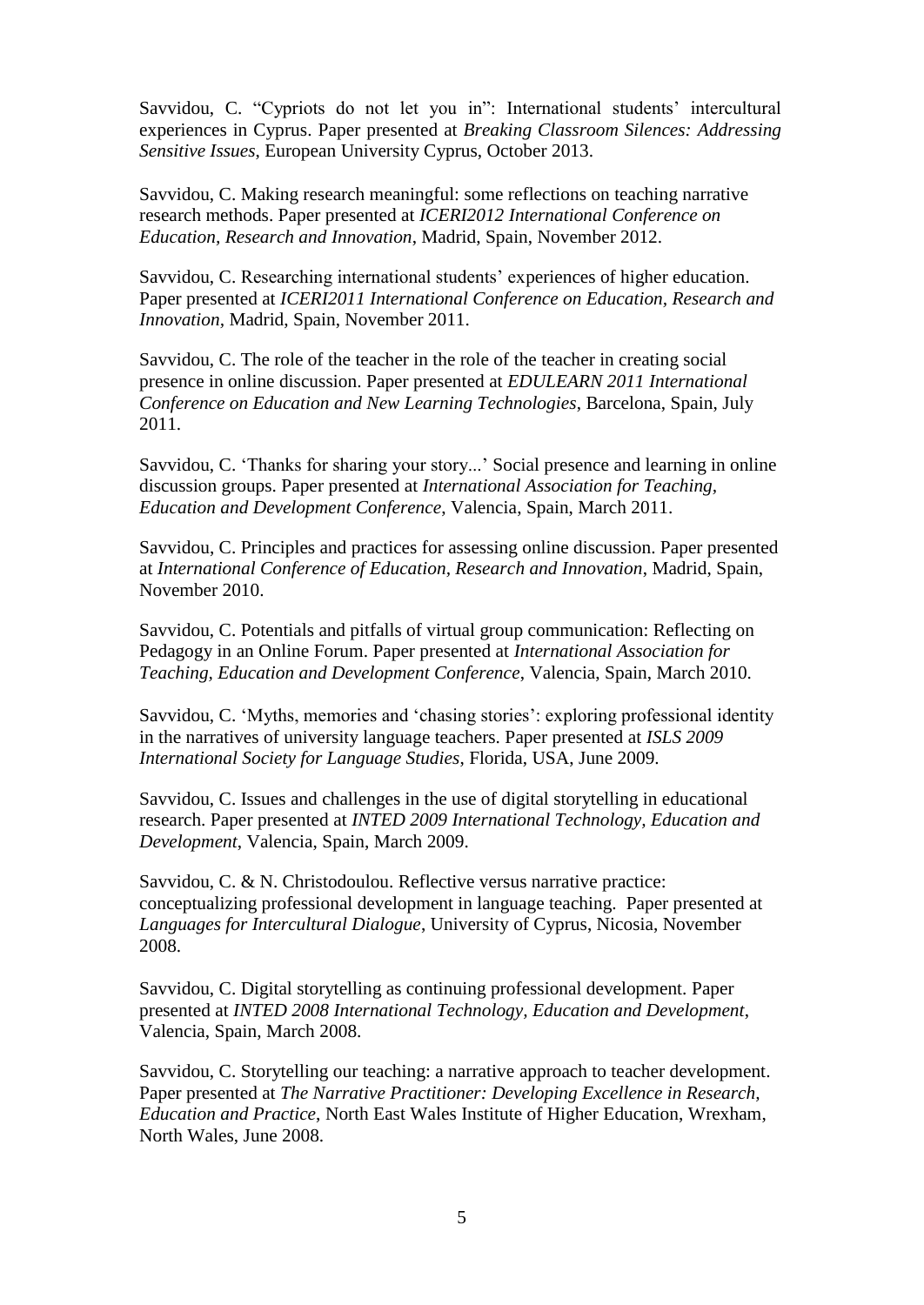Savvidou, C. Constructing a dialogic space for storytelling in teacher education. Paper presented at *The Narrative Practitioner: Developing Excellence in Research, Education and Practice*, North East Wales Institute of Higher Education, Wrexham, North Wales, June 2007.

Savvidou, C. Exploring Stories of Teacher Learning and Research. Paper presented at, *Extending Development and Training Horizons,* IATEFL, TTED/TD SIG, Ankara, May 2006.

Savvidou, C & F. Altinay. Online learning and the development of critical friendship. Paper presented at *International Educational Technologies Conference*, Famagusta, Cyprus, April 2006.

### **Poster Sessions**

.

Savvidou, C. Storytelling as revelation: Ethical narrative research in teacher education. Poster session presented at *The Narrative Practitioner: Developing Excellence in Research, Education and Practice*, North East Wales Institute of Higher Education, Wrexham, North Wales, United Kingdom, June 2008.

Savvidou, C. Storytelling our learning: A narrative approach to language teacher education. Poster session presented at *IATEFL Conference*, Exeter, UK, April 2008.

### **Invited Talks, Seminars & Colloquia**

*Interviewing: Qualitative techniques and procedures.* Research Methods Lectures PhD Series, University of Nicosia, February 12 2015.

*Critical Reading and Thinking.* Postgraduate study skills seminar, Department of Languages and Literature, University of Nicosia, November 6 2014.

*Teaching Reading and Writing in the EFL Classroom*. Teacher training seminar in collaboration with Intercity Institutes, University of Nicosia, September 13th 2010.

#### **Other Scholarly Activities**

#### **Conference Organizing**

*Teacher Development in TESOL* series*,* Department of Languages and Literature, University of Nicosia, 2014-2018.

#### **Reviewer**

- International Journal of English and Literature.
- Teaching and Teacher Education, Elsevier.
- Reflective Practice, Routledge, Taylor and Francis.
- Teacher Development, Routledge, Taylor and Francis.
- Studies in Higher Education, SRHE, Taylor and Francis.
- Equity & Excellence in Education, Routledge, Taylor and Francis.
- Pedagogies: An International Journal, Routledge, Taylor and Francis.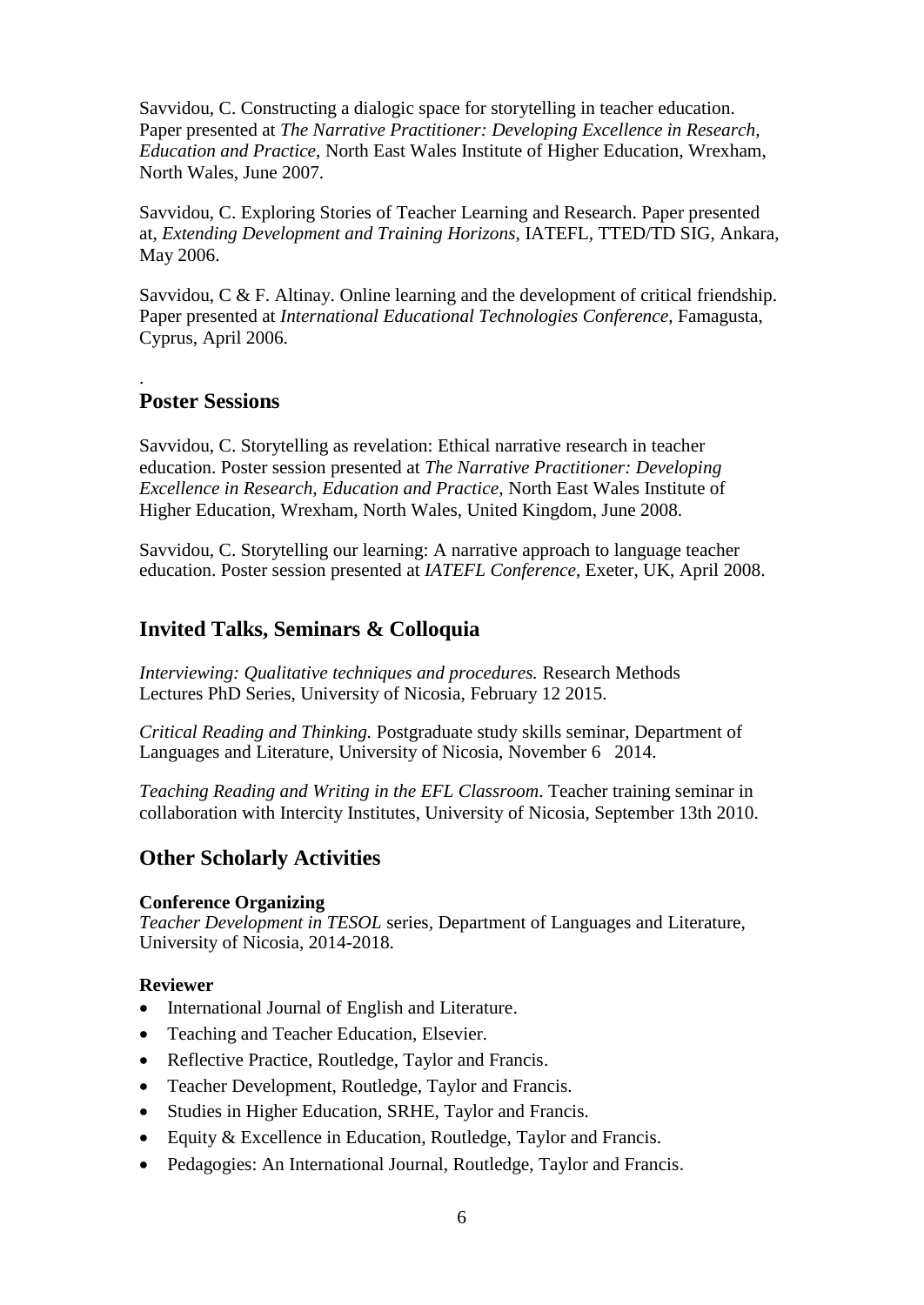#### **Collaborations**

Student-Teacher Mentoring scheme (MA TESOL students/ Pascal English School) (2015-2018)

## **Experience**

#### **Administrative**

- Chair, Departmental Postgraduate Programmes Committee (DPPC) (2018-present)
- Programme coordinator, PhD TESOL (2018-present)
- TRF member of the Council for the School of Humanities and Social Science (2010-12/ 2016-18/ 2018-20/ 2020-2022)
- Member, Departmental Postgraduate Programmes Committee for the Department of Languages and Literature (2014-2016)
- Internal Programmes Evaluation Process (IPEP) Chair of the internal and external evaluation teams for MA TESOL (2018-2020)
- Internal Programmes Evaluation Process (IPEP) Coordinator for PhD TESOL in Internal Programmes Evaluation Process (2018-present)
- Member, Departmental Council, 2008-present
- Course Coordinator (ENGL-101), 2008-2014

# **Teaching**

Undergraduate Courses/ Supervision

- English Composition (ENGL-101)
- Teaching English as a Foreign Language (LALI-148/ LALI-148DL)
- Research Methods in Linguistics and EFL (LALI-295)
- Course Design and Evaluation in TEFL (LALI-322)
- Practicum (LALI-498)
- Research Project (LALI-495) 8 supervisions between 2012-2017

Postgraduate Courses

- Language Teaching Methods and Course Design (TESL-510DL)
- Teacher Education in TESOL (TESL-550DL)

#### Postgraduate Supervision

- MA TESOL Thesis (TESL-595DL) 5 supervisions (2014-2019)
- PhD TESOL Thesis Supervision (PhD-100)
	- 2017 "Interlanguage pragmatics in the university context: investigating Arab EFL learners' and American English native speakers' apologies in emails, Fikry Boutros, (PhD. Cand.), University of Nicosia. (Co-Supervision with Co-Supervision with Professor Maria Economidou-Kogetsidis and Professor Dr Gila Schauer).
	- 2018 "Continuing professional development in language teaching: Developing a Collaborative Action Research model to promote second language writing", Andria Philippou, (PhD. Cand.), University of Nicosia. (Co-Supervision with Co-Supervision with Professor Maria Economidou-Kogetsidis and Dr Mario Moya).